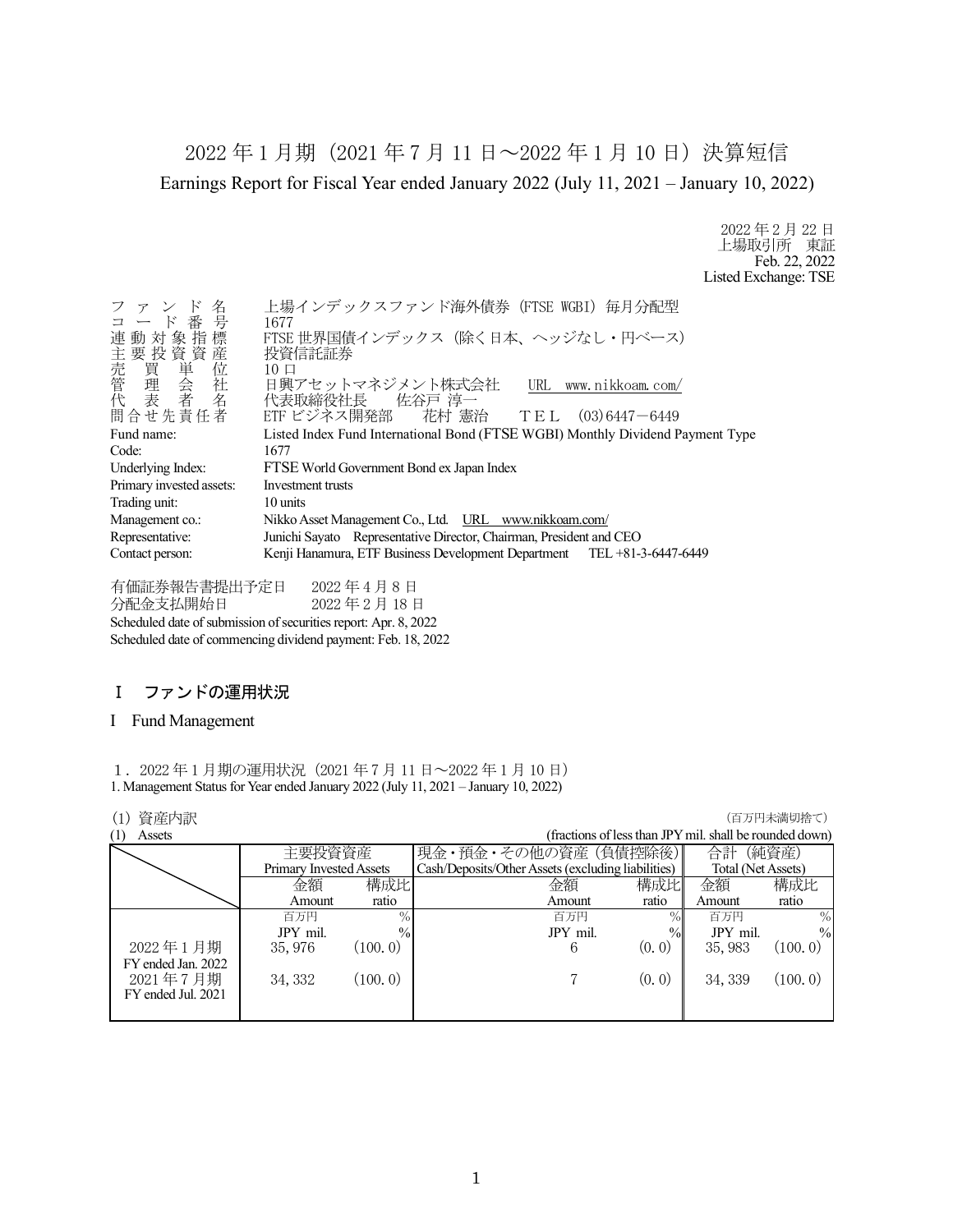#### (2) 設定・解約実績

#### (2) Creation and Redemption

|                                                      | 前特定期間末発行済口数<br>No. of Issued Units at End of<br>Previous Fiscal Period | 設定口数<br>No. of Units<br>Created<br>(2) | 解約口数<br>No. of Units<br>Redeemed<br>(③) | 当特定期間末発行済口数<br>No. of Issued Units at End of<br><b>Fiscal Period</b><br>$(①+②-③)$ |
|------------------------------------------------------|------------------------------------------------------------------------|----------------------------------------|-----------------------------------------|-----------------------------------------------------------------------------------|
|                                                      | 千口                                                                     | 千口                                     | 千口                                      | 千日                                                                                |
|                                                      | '000 units                                                             | '000 units                             | '000 units                              | '000 units                                                                        |
| 2022年1月期                                             | 661                                                                    | 37                                     |                                         | 694                                                                               |
| FY ended Jan. 2022<br>2021年7月期<br>FY ended Jul. 2021 | 634                                                                    | 35                                     | 8                                       | 661                                                                               |

#### (3) 基準価額

(3) Net Asset Value

|                                | 総資産<br>Total Assets<br>$\circledcirc$ | 負債<br>Liabilities<br>(②) | 純資産<br>Net Assets<br>$(\textcircled{3}(\textcircled{1}-\textcircled{2}))$ | 10 口当たり基準価額<br>((3)当特定期間末発行済口数)<br>$\times$ 10)<br>Net Asset Value per 10 units<br>$((\textcircled{3}/No. of Issued Units at End of Fiscal Period)\times10)$ |
|--------------------------------|---------------------------------------|--------------------------|---------------------------------------------------------------------------|--------------------------------------------------------------------------------------------------------------------------------------------------------------|
|                                | 百万円<br>JPY mil.                       | 百万円<br>JPY mil.          | 百万円<br>JPY mil.                                                           | 円<br><b>JPY</b>                                                                                                                                              |
| 2022年1月期<br>FY ended Jan. 2022 | 36,070                                | 87                       | 35, 983                                                                   | 518, 340                                                                                                                                                     |
| 2021年7月期<br>FY ended Jul. 2021 | 34, 439                               | 99                       | 34, 339                                                                   | 519, 350                                                                                                                                                     |

#### (4) 分配金

(4) Dividend Payment

|                                | 10 口当たり分配金<br>Dividend per 10 units |
|--------------------------------|-------------------------------------|
|                                | 円<br>JPY                            |
| 2022年1月期<br>FY ended Jan. 2022 | 930                                 |
| 2021年7月期<br>FY ended Jul. 2021 | 940                                 |

(注)分配金は売買単位当たりの金額

\*Dividend per Trading Unit

2.会計方針の変更

2. Change in Accounting Policies

① 会計基準等の改正に伴う変更 無 ①Changes accompanying revision to accounting standards, etc. No

- ② ①以外の変更 無
- ②Changes other than those in ① No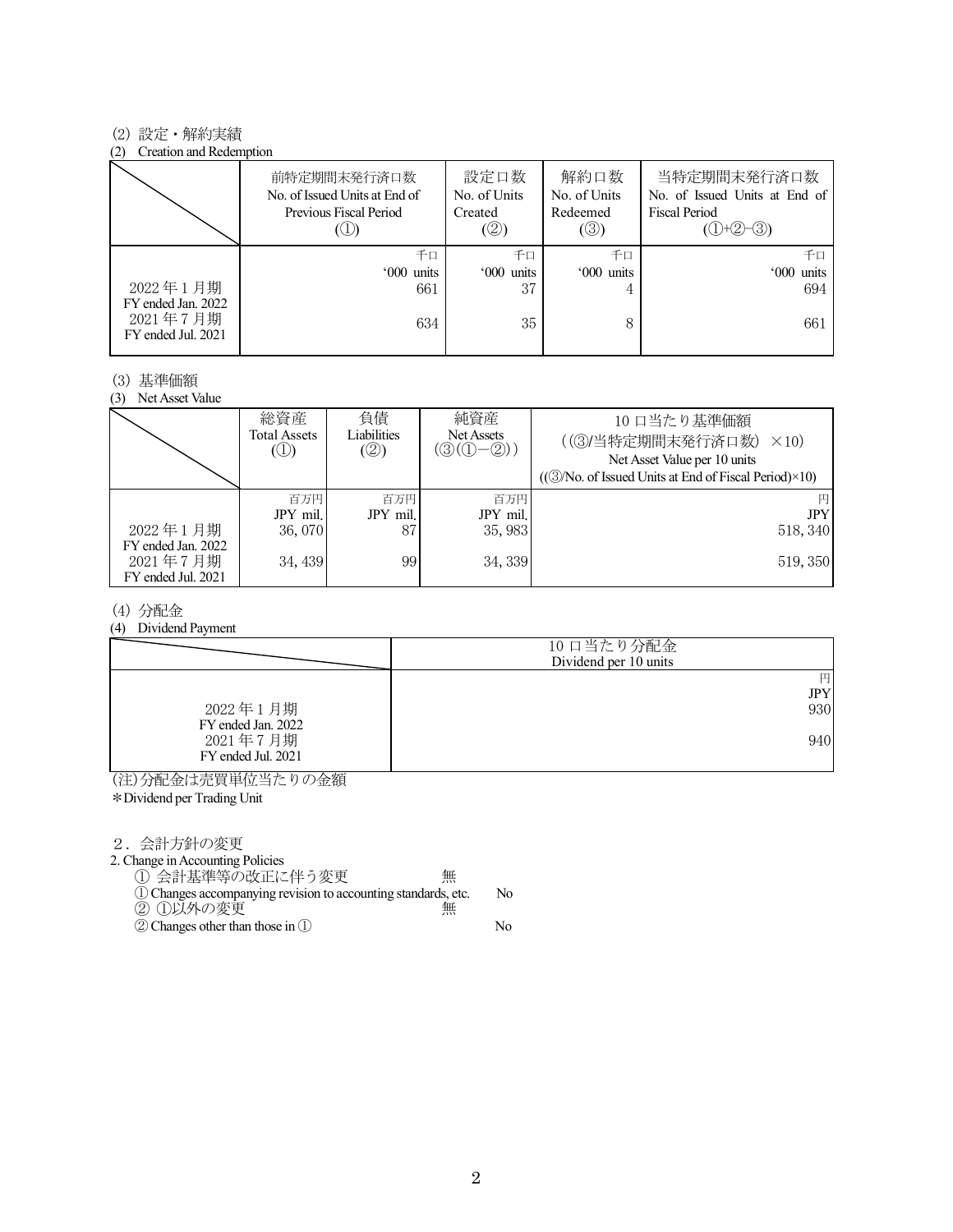## Ⅱ 財務諸表等 Financial Statements

## (1)貸借対照表 Balance Sheet

|                                                              |                                                           | (単位:円) (Unit:JPY)                                           |
|--------------------------------------------------------------|-----------------------------------------------------------|-------------------------------------------------------------|
|                                                              | 前期<br>2021年7月10日現在<br>Prior period<br>As of Jul. 10, 2021 | 当期<br>2022年1月10日現在<br>Present period<br>As of Jan. 10, 2022 |
| 資産の部 Assets                                                  |                                                           |                                                             |
| 流動資産 Current assets                                          |                                                           |                                                             |
| コール・ローン Call loans                                           | 107, 034, 757                                             | 93, 724, 153                                                |
| 投資信託受益証券 Security investment<br>trust beneficiary securities | 34, 332, 097, 925                                         | 35, 976, 532, 140                                           |
| 親投資信託受益証券 Parents trust<br>beneficiary securities            | 20,053                                                    | 20,051                                                      |
| 流動資産合計 Total current assets                                  | 34, 439, 152, 735                                         | 36, 070, 276, 344                                           |
| 資産合計 Total assets                                            | 34, 439, 152, 735                                         | 36, 070, 276, 344                                           |
| 負債の部 Liabilities                                             |                                                           |                                                             |
| 流動負債 Current liabilities                                     |                                                           |                                                             |
| 未払収益分配金 Unpaid dividends                                     | 62, 152, 800                                              | 64, 560, 600                                                |
| 未払受託者報酬 Trustee fee payable                                  | 713, 281                                                  | 769, 270                                                    |
| 未払委託者報酬 Investment trust<br>management fee payable           | 3, 958, 321                                               | 4, 299, 633                                                 |
| 未払利息 Accrued interest expenses                               | 134                                                       | 20                                                          |
| その他未払費用 Other accrued expenses                               | 33, 043, 212                                              | 17, 387, 695                                                |
| 流動負債合計 Total current liabilities                             | 99, 867, 748                                              | 87, 017, 218                                                |
| 負債合計 Total liabilities                                       | 99, 867, 748                                              | 87, 017, 218                                                |
| 純資産の部 Net assets                                             |                                                           |                                                             |
| 元本等 Principal and other                                      |                                                           |                                                             |
| 元本 Principal                                                 | 33, 060, 000, 000                                         | 34, 710, 000, 000                                           |
| 剰余金 Surplus                                                  |                                                           |                                                             |
| 期末剰余金又は期末欠損金(△)<br>Surplus (deficit) at end of period        | 1, 279, 284, 987                                          | 1, 273, 259, 126                                            |
| (分配準備積立金) Reserve for<br>distribution                        | 909, 161                                                  | 450, 146                                                    |
| 元本等合計 Total principal and other                              | 34, 339, 284, 987                                         | 35, 983, 259, 126                                           |
| 純資産合計 Total net assets                                       | 34, 339, 284, 987                                         | 35, 983, 259, 126                                           |
| 負債純資産合計 Total liabilities and net<br>assets                  | 34, 439, 152, 735                                         | 36, 070, 276, 344                                           |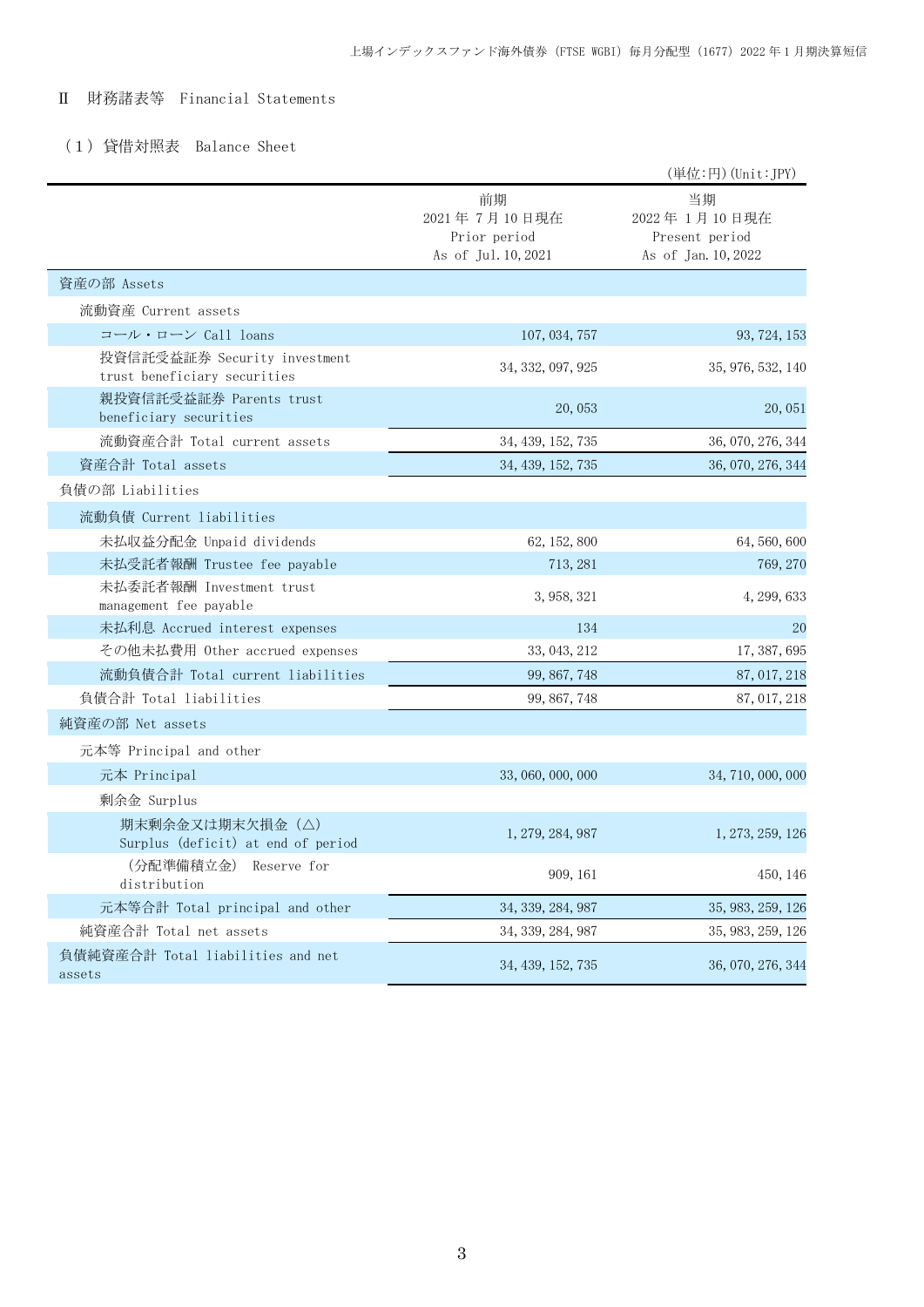|                                                                                                                           |                                                                                                    | (単位:円) (Unit: JPY)                                                                                |
|---------------------------------------------------------------------------------------------------------------------------|----------------------------------------------------------------------------------------------------|---------------------------------------------------------------------------------------------------|
|                                                                                                                           | 前期<br>2021年1月11日<br>目<br>至<br>2021年7月10日<br>Prior period<br>From Jan. 11, 2021<br>to Jul. 10, 2021 | 当期<br>2021年7月11日<br>自<br>至 2022年1月10日<br>Present period<br>From Jul. 11, 2021<br>to Jan. 10, 2022 |
| 営業収益 Operating revenue                                                                                                    |                                                                                                    |                                                                                                   |
| 受取配当金 Dividends income                                                                                                    | 413, 177, 843                                                                                      | 435, 471, 738                                                                                     |
| 有価証券売買等損益 Profit and loss on<br>buying and selling of securities and other                                                | 497, 250, 437                                                                                      | $\triangle 66, 940, 846$                                                                          |
| 営業収益合計 Total operating revenue                                                                                            | 910, 428, 280                                                                                      | 368, 530, 892                                                                                     |
| 営業費用 Operating expenses                                                                                                   |                                                                                                    |                                                                                                   |
| 支払利息 Interest expenses                                                                                                    | 3,804                                                                                              | 6,533                                                                                             |
| 受託者報酬 Trustee fee                                                                                                         | 4, 186, 515                                                                                        | 4, 534, 202                                                                                       |
| 委託者報酬 Investment trust management fee                                                                                     | 23, 123, 608                                                                                       | 25, 313, 823                                                                                      |
| その他費用 Other expenses                                                                                                      | 16, 700, 682                                                                                       | 17, 519, 795                                                                                      |
| 営業費用合計 Total operating expenses                                                                                           | 44, 014, 609                                                                                       | 47, 374, 353                                                                                      |
| 営業利益又は営業損失(△) Operating income<br>$(\text{loss})$                                                                         | 866, 413, 671                                                                                      | 321, 156, 539                                                                                     |
| 経常利益又は経常損失(△) Ordinary income<br>$(l$ <sub>oss</sub> $)$                                                                  | 866, 413, 671                                                                                      | 321, 156, 539                                                                                     |
| 当期純利益又は当期純損失 (△) Net income<br>$(\text{loss})$                                                                            | 866, 413, 671                                                                                      | 321, 156, 539                                                                                     |
| 一部解約に伴う当期純利益金額の分配額又は一部解<br>約に伴う当期純損失金額の分配額 (△)<br>Distribution of net income (loss) from partial<br>redemptions           |                                                                                                    |                                                                                                   |
| 期首剰余金又は期首欠損金 (△) Surplus<br>(deficit) at beginning of period                                                              | 751, 469, 716                                                                                      | 1, 279, 284, 987                                                                                  |
| 剰余金増加額又は欠損金減少額 Increase in<br>surplus or decrease in deficit                                                              | 41, 142, 000                                                                                       | 68, 486, 000                                                                                      |
| 当期一部解約に伴う剰余金増加額又は欠損金減<br>少額 Increase in surplus or decrease in<br>deficit from partial redemptions                        |                                                                                                    |                                                                                                   |
| 当期追加信託に伴う剰余金増加額又は欠損金減<br>少額 Increase in surplus or decrease in<br>deficit from additional subscriptions for<br>the period | 41, 142, 000                                                                                       | 68, 486, 000                                                                                      |
| 剰余金減少額又は欠損金増加額 Decrease in<br>surplus or increase in deficit                                                              | 10, 732, 000                                                                                       | 7, 112, 000                                                                                       |
| 当期一部解約に伴う剰余金減少額又は欠損金増<br>加額 Decrease in surplus or increase in<br>deficit from partial redemptions                        | 10, 732, 000                                                                                       | 7, 112, 000                                                                                       |
| 当期追加信託に伴う剰余金減少額又は欠損金増<br>加額 Decrease in surplus or increase in<br>deficit from additional subscriptions for<br>the period |                                                                                                    |                                                                                                   |
| 分配金 Dividends                                                                                                             | 369, 008, 400                                                                                      | 388, 556, 400                                                                                     |
| 期末剰余金又は期末欠損金(△)<br>Surplus<br>(deficit) at end of period                                                                  | 1, 279, 284, 987                                                                                   | 1, 273, 259, 126                                                                                  |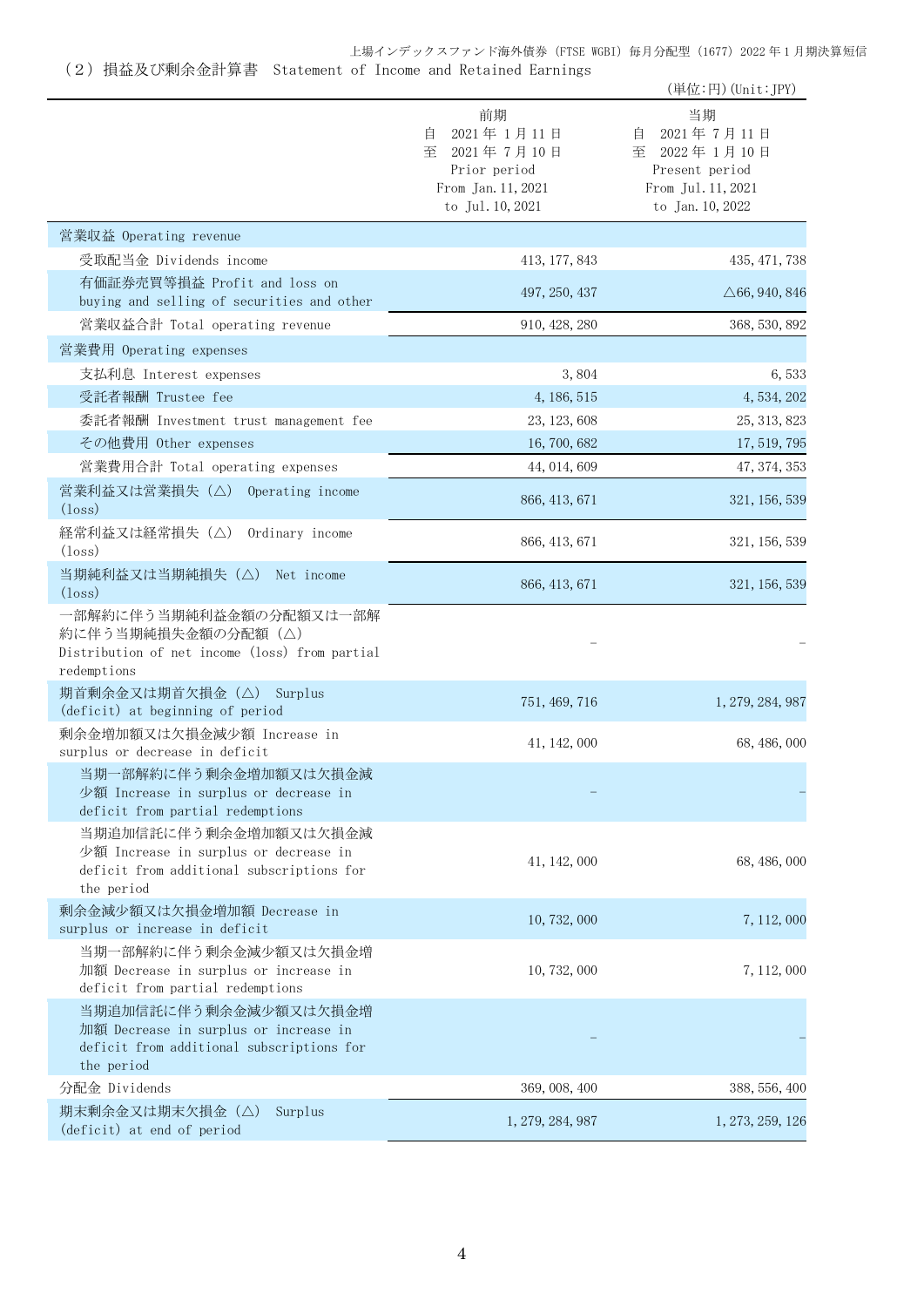## (3)注記表

(重要な会計方針に係る事項に関する注記)

| 有価証券の評価基準及び評価方法 | 投資信託受益証券                            |
|-----------------|-------------------------------------|
|                 | 移動平均法に基づき当該投資信託受益証券の基準価額で評価しております。  |
|                 | 親投資信託受益証券                           |
|                 | 移動平均法に基づき当該親投資信託受益証券の基準価額で評価しております。 |

(貸借対照表に関する注記)

|    |           | 前期                      | 当期                           |
|----|-----------|-------------------------|------------------------------|
|    |           | 2021年7月10日現在            | 2022年 1月10日現在                |
|    | 期首元本額     | $31,710,000,000$ 円      | $33,060,000,000$ 円           |
|    | 期中追加設定元本額 | 1, 750, 000, 000 $\Box$ | 1,850,000,000 $\overline{H}$ |
|    | 期中一部解約元本額 | $400,000,000$ 円         | $200,000,000$ 円              |
| 2. | 受益権の総数    | $661, 200$ $\Box$       | $694,200$ $\Box$             |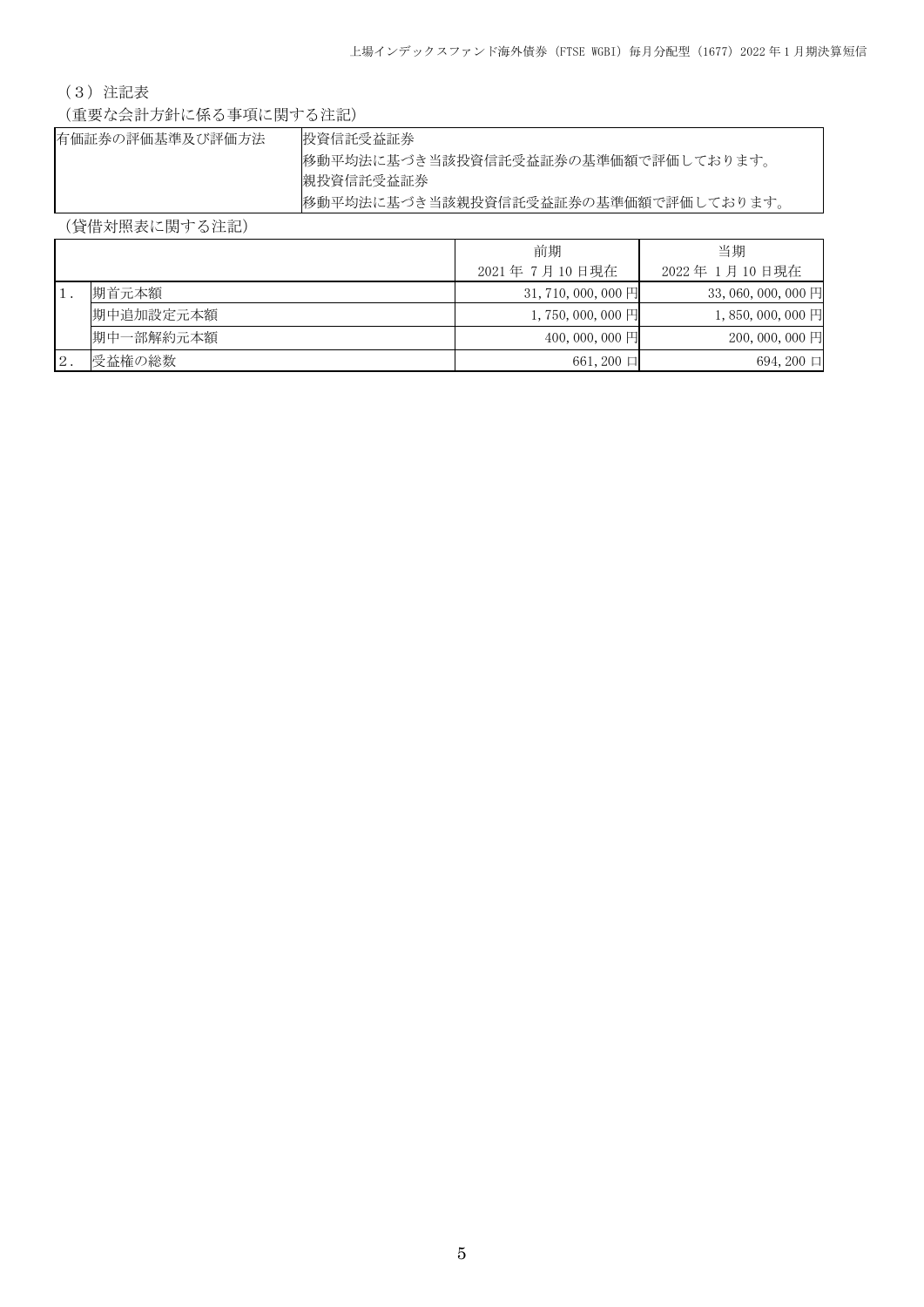(損益及び剰余金計算書に関する注記)

|        | 前期                                   |                         |                  | 当期                                     |                           |
|--------|--------------------------------------|-------------------------|------------------|----------------------------------------|---------------------------|
|        | 自 2021年1月11日                         |                         |                  | 自 2021年7月11日                           |                           |
|        | 至 2021年7月10日                         |                         |                  | 至 2022年1月10日                           |                           |
|        | 分配金の計算過程                             |                         |                  | 分配金の計算過程                               |                           |
|        | 2021年1月11日<br>自                      |                         |                  | 自<br>2021年7月11日                        |                           |
|        | 2021年2月10日<br>至                      |                         |                  | 至<br>2021年8月10日                        |                           |
| A      | 当期配当等収益額                             | 70,846,192円             | A                | 当期配当等収益額                               | 71, 404, 724 円            |
| B      | 親ファンドの配当等収益額                         | $0$ 円                   | B                | 親ファンドの配当等収益額                           | $0$ 円                     |
| С      | 分配準備積立金                              | 754, 327 円              | $\mathcal{C}$    | 分配準備積立金                                | 909, 161円                 |
| D      | 配当等収益額合計 (A+B+C)                     | 71,600,519円             | D                | 配当等収益額合計 (A+B+C)                       | 72, 313, 885 円            |
| E      | 経費                                   | 7,438,533円              | E                | 経費                                     | 7,819,033円                |
| F      | 収益分配可能額 (D-E)                        | 64, 161, 986 円          | $\mathbf F$      | 収益分配可能額 (D-E)                          | 64, 494, 852 円            |
| G      | 収益分配金額                               | 63, 131, 600 円          | G                | 収益分配金額                                 | 63, 938, 800 円            |
| H      | 次期繰越金 (分配準備積立金)                      | 1,030,386円              |                  | H 次期繰越金 (分配準備積立金)                      | 556,052円                  |
|        | $(F-G)$                              |                         |                  | $(F-G)$                                |                           |
| I      | 口数                                   | 644,200 口               |                  | I 口数                                   | 680,200 口                 |
| J      | 分配金額 (1 口当たり)                        | 98円                     | $\mathbf{J}$     | 分配金額 (1 口当たり)                          | 94円                       |
|        | 2021年2月11日<br>自                      |                         |                  | 2021年8月11日<br>自                        |                           |
|        | 至 2021年3月10日                         |                         |                  | 至 2021年9月10日                           |                           |
| A      | 当期配当等収益額                             | 68, 150, 842 円          |                  | A 当期配当等収益額                             | 71,404,999円               |
| B      | 親ファンドの配当等収益額                         | $0$ $\Box$              | B                | 親ファンドの配当等収益額                           | $0$ 円                     |
| С      | 分配準備積立金                              | 1,030,386円              | C                | 分配準備積立金                                | 556,052円                  |
| D      | 配当等収益額合計 (A+B+C)                     | 69, 181, 228 円          | D                | 配当等収益額合計 (A+B+C)                       | 71,961,051円               |
| Е      | 経費                                   | 6,810,262円              | E                | 経費                                     | 7,859,785円                |
| F      | 収益分配可能額 (D-E)                        | 62, 370, 966 円          | $\boldsymbol{F}$ | 収益分配可能額 (D-E)                          | 64, 101, 266 円            |
| G      | 収益分配金額                               | 61,674,000円             | G                | 収益分配金額                                 | 63, 258, 600 円            |
| H      | 次期繰越金 (分配準備積立金)<br>$(F-G)$           | 696,966円                | H                | 次期繰越金 (分配準備積立金)<br>$(F-G)$             | 842,666円                  |
| L      | 口数                                   | 649,200 口               |                  | I 口数                                   | 680,200 口                 |
| J      | 分配金額 (1 口当たり)                        | 95円                     | T                | 分配金額 (1 口当たり)                          | 93円                       |
|        | 自 2021年3月11日                         |                         |                  | 2021年9月11日<br>自                        |                           |
|        | 至 2021年4月10日                         |                         |                  | 至 2021年10月10日                          |                           |
| A      | 当期配当等収益額                             | 67,730,905円             |                  | A 当期配当等収益額                             | 73, 190, 743 円            |
| В      | 親ファンドの配当等収益額                         | $0$ $\Box$              |                  | - B- 親ファンドの配当等収益額                      | $0$ $\Box$                |
| С      | 分配準備積立金                              | 696, 966 円              |                  | C 分配準備積立金                              | 842,666円                  |
| D      | 配当等収益額合計 (A+B+C)                     | 68, 427, 871 円          |                  | D 配当等収益額合計 (A+B+C)                     | 74, 033, 409円             |
| E      | 経費                                   | 7,618,959円              | E                | 経費                                     | 7,705,379円                |
| F      | 収益分配可能額 (D-E)                        | 60,808,912円             | -F               | 収益分配可能額 (D-E)                          | 66, 328, 030 円            |
| G      | 収益分配金額                               | 60,003,600円             | G                | 収益分配金額                                 | 65,536,800円               |
| H      | 次期繰越金 (分配準備積立金)<br>$(F-G)$           | 805, 312 円              |                  | H 次期繰越金 (分配準備積立金)<br>$(F-G)$           | 791,230円                  |
| I.     | 口数                                   | 645,200 口               |                  | I 口数                                   | 697,200 口                 |
| J      | 分配金額 (1 口当たり)                        | 93円                     |                  | J 分配金額 (1 口当たり)                        | 94円                       |
|        | 自 2021年4月11日                         |                         |                  | 自<br>2021年10月11日                       |                           |
|        | 至 2021年5月10日                         |                         |                  | 2021年11月10日<br>至                       |                           |
| A      | 当期配当等収益額                             | 67,625,879円             |                  | A 当期配当等収益額                             | 73, 294, 942 円            |
| B      | 親ファンドの配当等収益額                         | $0$ $\Box$              |                  | B 親ファンドの配当等収益額                         | $0$ $\Box$                |
| С      | 分配準備積立金                              | 805, 312 円              |                  | C 分配準備積立金                              | 791,230円                  |
| D      | 配当等収益額合計 (A+B+C)                     | 68, 431, 191 円          |                  | D 配当等収益額合計 (A+B+C)                     | 74,086,172円               |
| E      | 経費                                   | 7,324,590円              | E                | 経費                                     | 8,121,090 円               |
| F      | 収益分配可能額 (D-E)                        | 61, 106, 601 円          | $\mathbf{F}$     | 収益分配可能額 (D-E)                          | 65, 965, 082 円            |
| G<br>H | 収益分配金額<br>次期繰越金 (分配準備積立金)<br>$(F-G)$ | 60,554,800円<br>551,801円 | G                | 収益分配金額<br>H 次期繰越金 (分配準備積立金)<br>$(F-G)$ | 65,630,800円<br>334, 282 円 |
|        | I 口数                                 | $644,200$ $\Box$        |                  | I 口数                                   | 698, 200 口                |
|        |                                      |                         |                  |                                        |                           |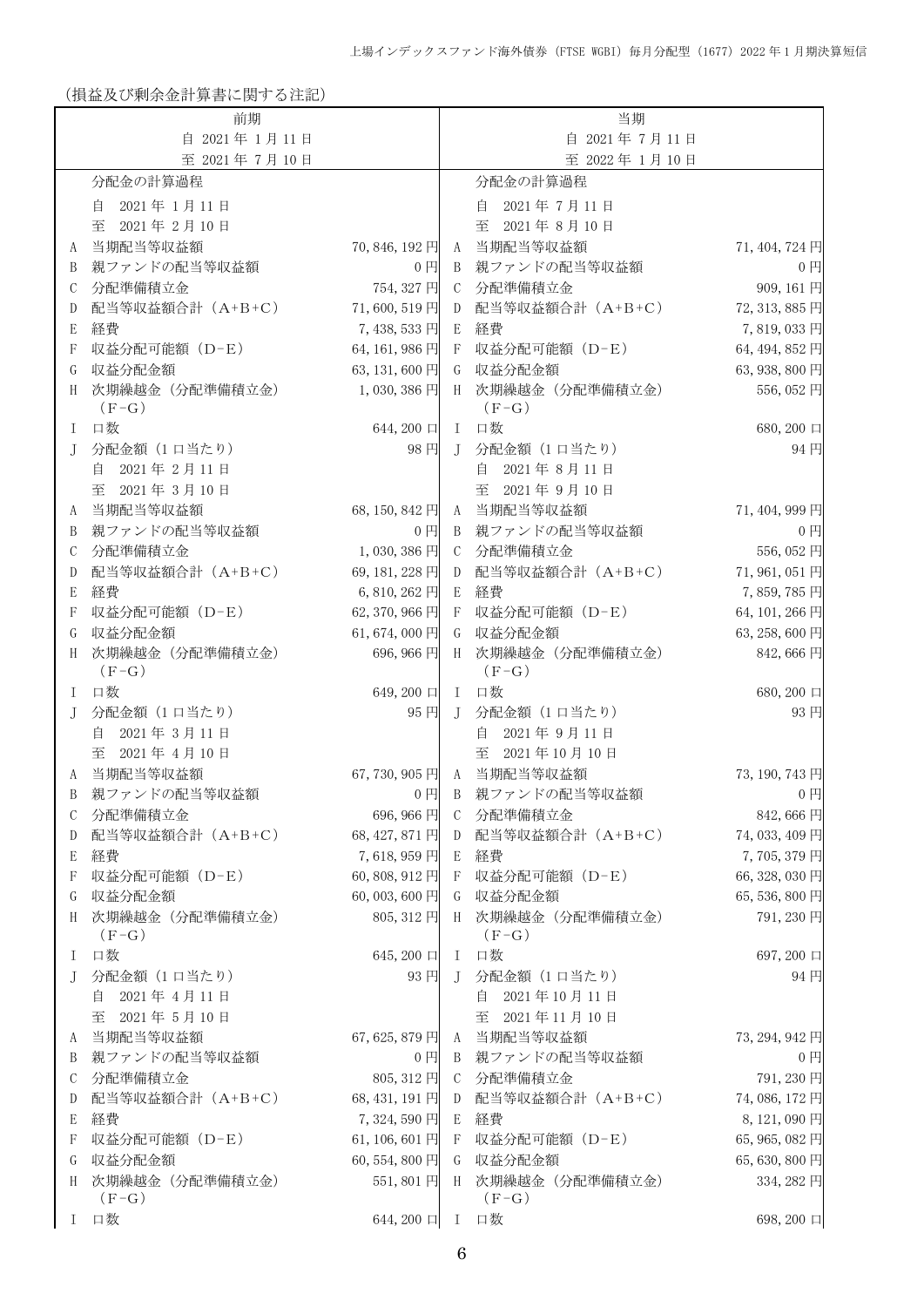|               |                  |                |                | 上場インデックスファンド海外債券 (FTSE WGBI) 毎月分配型 (1677) 2022 年1月期決算短信 |                |
|---------------|------------------|----------------|----------------|---------------------------------------------------------|----------------|
| J.            | 分配金額 (1 口当たり)    | 94円            | $\overline{J}$ | 分配金額 (1 口当たり)                                           | 94円            |
|               | 2021年5月11日<br>自  |                |                | 自<br>2021年11月11日                                        |                |
|               | 至 2021年6月10日     |                |                | 至 2021年12月10日                                           |                |
| A             | 当期配当等収益額         | 69, 410, 275 円 |                | A 当期配当等収益額                                              | 73, 294, 489 円 |
| B             | 親ファンドの配当等収益額     | 0 <sub>1</sub> |                | B 親ファンドの配当等収益額                                          | 0 <sub>1</sub> |
| $\mathcal{C}$ | 分配準備積立金          | 551,801円       |                | C 分配準備積立金                                               | 334, 282 円     |
| D             | 配当等収益額合計 (A+B+C) | 69, 962, 076 円 |                | D 配当等収益額合計 (A+B+C)                                      | 73,628,771円    |
| E             | 経費               | 7,778,353円     | E              | 経費                                                      | 7,818,353円     |
| F             | 収益分配可能額 (D-E)    | 62, 183, 723 円 |                | F 収益分配可能額(D-E)                                          | 65, 810, 418 円 |
| G             | 収益分配金額           | 61,491,600円    | G              | 収益分配金額                                                  | 65,630,800円    |
| H             | 次期繰越金 (分配準備積立金)  | 692, 123 円     | H              | 次期繰越金(分配準備積立金)                                          | 179,618円       |
|               | $(F-G)$          |                |                | $(F-G)$                                                 |                |
| $\mathbf{I}$  | 口数               | 661,200 口 I 口数 |                |                                                         | 698,200 口      |
| $\Gamma$      | 分配金額 (1 口当たり)    | 93 円           | $\mathbf{I}$   | 分配金額(1口当たり)                                             | 94円            |
|               | 自 2021年6月11日     |                |                | 自 2021年12月11日                                           |                |
|               | 至 2021年7月10日     |                |                | 至 2022年1月10日                                            |                |
| A             | 当期配当等収益額         | $69,409,946$ 円 |                | A 当期配当等収益額                                              | 72,875,308円    |
| B             | 親ファンドの配当等収益額     | $0$ 円          |                | B 親ファンドの配当等収益額                                          | $0$ 円          |
| $\mathcal{C}$ | 分配準備積立金          | 692, 123 円     |                | C 分配準備積立金                                               | 179,618円       |
| D             | 配当等収益額合計 (A+B+C) | 70, 102, 069 円 |                | D 配当等収益額合計(A+B+C)                                       | 73, 054, 926 円 |
| E             | 経費               | 7,040,108円     | E              | 経費                                                      | 8,044,180円     |
| $\mathbf{F}$  | 収益分配可能額 (D-E)    | 63,061,961円    |                | F 収益分配可能額(D−E)                                          | 65,010,746円    |
| G             | 収益分配金額           | 62, 152, 800 円 |                | G 収益分配金額                                                | 64,560,600円    |
| H             | 次期繰越金 (分配準備積立金)  | $909, 161$ 円   |                | H 次期繰越金(分配準備積立金)                                        | 450, 146 円     |
|               | $(F-G)$          |                |                | $(F-G)$                                                 |                |
| $\mathbf{I}$  | 口数               | 661,200 口 I 口数 |                |                                                         | 694,200 口      |
|               | 分配金額 (1口当たり)     | 94円            |                | J 分配金額 (1口当たり)                                          | 93円            |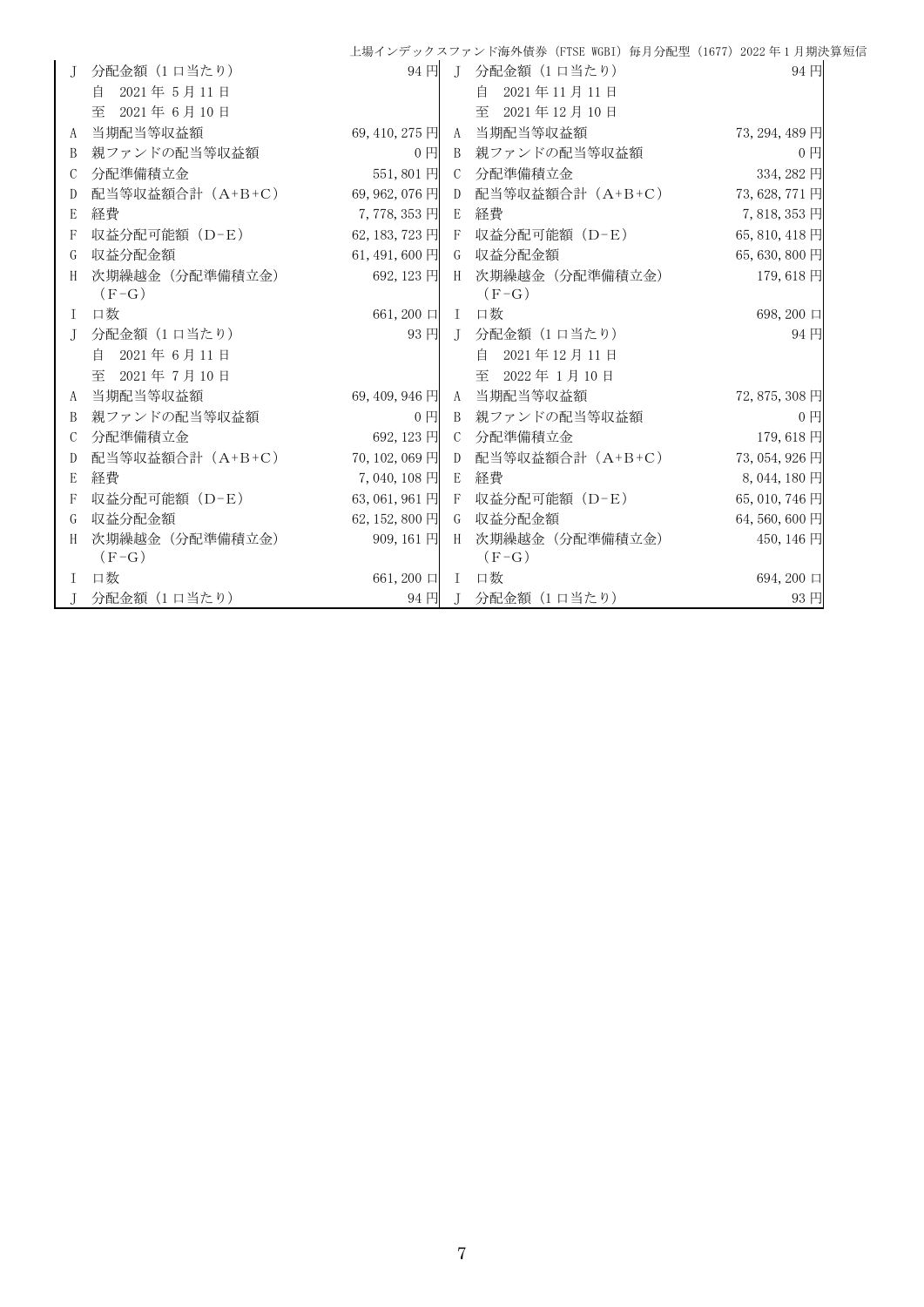(金融商品に関する注記)

Ⅰ金融商品の状況に関する事項

|                | 前期                                                                                                                                                                                                                                                                                      | 当期            |
|----------------|-----------------------------------------------------------------------------------------------------------------------------------------------------------------------------------------------------------------------------------------------------------------------------------------|---------------|
|                | 自 2021年 1月11日                                                                                                                                                                                                                                                                           | 自 2021年7月11日  |
|                | 至 2021年7月10日                                                                                                                                                                                                                                                                            | 至 2022年 1月10日 |
| 金融商品に対する取組方針   | 当ファンドは証券投資信託として、有価<br>証券、デリバティブ取引等の金融商品の<br>運用を信託約款に定める「運用の基本方<br>針」に基づき行っております。                                                                                                                                                                                                        | 同左            |
| るリスク           | 金融商品の内容及び当該金融商品に係  当ファンドが運用する主な有価証券は、<br>「重要な会計方針に係る事項に関する注<br>記」の「有価証券の評価基準及び評価方<br>法」に記載の有価証券等であり、全て売<br> 買目的で保有しております。また、主な<br>デリバティブ取引には、先物取引、オプ<br>ション取引、スワップ取引等があり、信<br>託財産に属する資産の効率的な運用に資<br>するために行うことができます。当該有<br>価証券及びデリバティブ取引には、性質<br>に応じてそれぞれ価格変動リスク、流動<br>性リスク、信用リスク等があります。 | 同左            |
| 金融商品に係るリスク管理体制 | 運用部門、営業部門と独立した組織であ<br>るリスク管理部門を設置し、全社的なリ<br>スク管理活動のモニタリング、指導の一<br>元化を図っております。                                                                                                                                                                                                           | 同左            |

## Ⅱ金融商品の時価等に関する事項

|                             | 前期<br>2021年7月10日現在                                                                                                                                                                                                 | 当期<br>2022年 1月10日現在 |  |
|-----------------------------|--------------------------------------------------------------------------------------------------------------------------------------------------------------------------------------------------------------------|---------------------|--|
| 貸借対照表計上額、時価及びその差額           | 貸借対照表計上額は期末の時価で計上し<br>ているため、その差額はありません。                                                                                                                                                                            | 同左                  |  |
| 時価の算定方法                     | (1)有価証券<br>売買目的有価証券                                                                                                                                                                                                | (1)有価証券             |  |
|                             | 重要な会計方針に係る事項に関する注記<br>「有価証券の評価基準及び評価方法」に<br>記載しております。                                                                                                                                                              | 同左                  |  |
|                             | (2)デリバティブ取引                                                                                                                                                                                                        | (2)デリバティブ取引         |  |
|                             | 該当事項はありません。                                                                                                                                                                                                        | 同左                  |  |
|                             | (3)上記以外の金融商品                                                                                                                                                                                                       | (3)上記以外の金融商品        |  |
|                             | 短期間で決済されることから、時価は帳<br>簿価額と近似しているため、当該金融商<br>品の時価を帳簿価額としております。                                                                                                                                                      | 同左                  |  |
| 金融商品の時価等に関する事項につい<br>ての補足説明 | 金融商品の時価には、市場価格に基づく  金融商品の時価の算定においては一定の<br>価額のほか、市場価格がない場合には合  前提条件等を採用しているため異なる前<br>理的に算定された価額が含まれておりま 提条件等によった場合、当該価額が異な<br>す。当該価額の算定においては一定の前 ることもあります。<br>提条件等を採用しているため、異なる前<br>提条件等によった場合、当該価額が異な<br>ることもあります。 |                     |  |